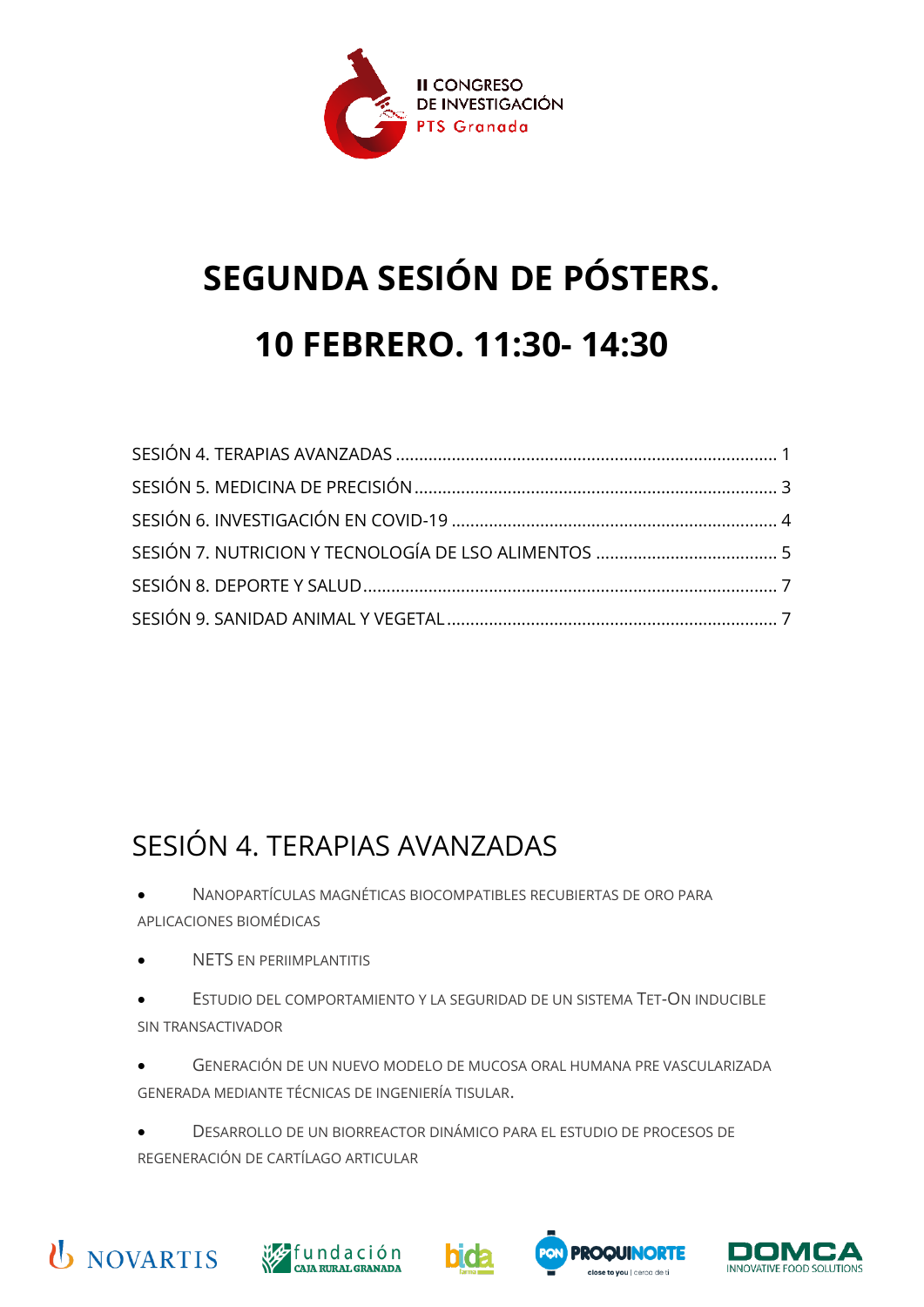

• CORTISTATINA V2.0: UNA NUEVA TERAPIA AVANZADA PARA ENFERMEDADES INFLAMATORIAS Y FIBRÓTICAS

• EVALUACIÓN PRECLÍNICA DE NUEVOS BIOMATERIALES DE FIBRINA-AGAROSA PARA SU UTILIZACIÓN EN LA REPARACIÓN DE LAS LESIONES TENDINOSA POR INGENIERÍA TISULAR

• TERAPIA DIRIGIDA CON MAGNETOLIPOSOMAS ASOCIADOS A OXALIPLATINO CONTRA CÁNCER COLORRECTAL

• NUEVA ESTRATEGIA TERAPÉUTICA CON NANOFORMULACIONES FUNCIONALIZADAS CON LGR5 EN CÁNCER DE COLON AVANZADO.

• NUEVOS MAGNETOLIPOSOMAS BIOMIMÉTICOS COMO NANOPORTADORES DE OXALIPLATINO.

• EVALUACIÓN DEL IMPACTO FÍSICO-QUÍMICO Y CELULAR DE DIFERENTES RECUBRIMIENTOS SOBRE NANOPARTÍCULAS DE POLIESTIRENO

• CÉLULAS MADRE CANCERÍGENAS DE MELANOMA: OPTIMIZACIÓN DE UN MÉTODO PARA SU CULTIVO, ENRIQUECIMIENTO Y MANTENIMIENTO.

• PAPEL DEL GEN SOX9 EN EL CRECIMIENTO DE LA UÑA Y EN LA REGENERACIÓN DEL EXTREMO DACTILAR

• PROPIEDADES MECÁNICAS Y MICROESTRUCTURALES DE HIDROGELES DE ALGINATO DE SODIO DESHIDRATADOS BAJO UN ESFUERZO CONTROLADO

• HIDROGELES SUPRAMOLECULARES CON CONTROL REMOTO MEDIANTE CAMPOS MAGNÉTICOS

• USO DE NANOFIBRAS DE PLA CON UN DERIVADO DE ÁCIDO MASLÍNICO COMO HERRAMIENTA TERAPÉUTICA FRENTE AL CÁNCER DE COLON: ESTUDIO PRELIMINAR

• HIDROGELES SUPRAMOLECULARES MAGNÉTICOS INYECTABLES

• LC-MS/MS(ORBITRAP) PEPTIDE MAPPING; ANÁLISIS DE LA PROTEÍNA DE FUSIÓN FC TERAPÉUTICA ROMIPLOSTIM: DETECCIÓN DE DEGRADACIÓN POR DEAMIDACIÓN

• NANOCÁPSULAS LÍQUIDAS DE ACEITE DE OLIVA CONJUGADAS CON ANTI-CD44 PARA ATACAR LAS CÉLULAS MADRE DEL CÁNCER DE PÁNCREAS

• NANO3DEVICE: HACIA LA APLICACIÓN TRASLACIONAL DE NANODISPOSITIVOS TERANÓSTICOS.







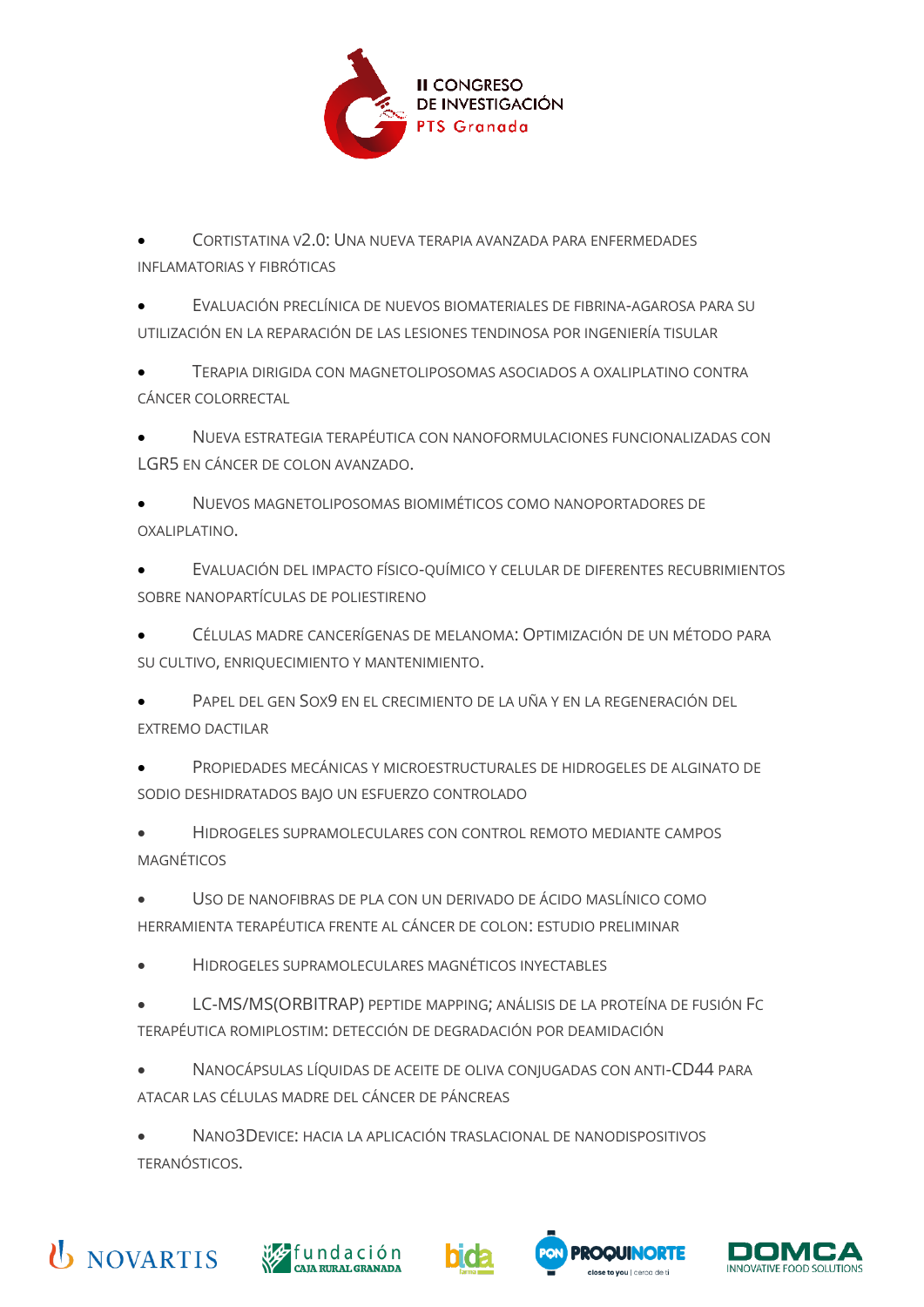

- AVANCES EN LA TECNOLOGÍA DE SPRAYS PARA LA REGENERACIÓN DE LA PIEL
- NUEVA ESTRATEGIA DE EDICIÓN GÉNICA EX-VIVO CON LA IDENTIFICACIÓN DE CX3CR1 COMO LOCUS DIANA SEGURO
- TUMORES BIOIMPRESOS EN CHIPS PARA EL ESTUDIO DE LA METÁSTASIS: MÁS CERCA DE LA ONCOLOGÍA PERSONALIZADA
- BNCT: RADIOTERAPIA SELECTIVA A NIVEL CELULAR PARA EL TRATAMIENTO DE TUMORES DE MAL PRONÓSTICO
- TARGETOF: HERRAMIENTAS NANOTECNOLÓGICAS INTRACELULARES DETECTABLES POR CITOMETRÍA DE MASAS PARA DETECTAR LA UNIÓN FÁRMACO-DIANA. HACIA UNA MEDICINA PERSONALIZADA.
- EL USO DE MATRIZ EXTRACELULAR DESCELULARIZADA EN INGENIERÍA DE TEJIDOS ÓSEOS: TENDENCIAS PRESENTES Y FUTURAS
- QUIMIOTERAPIA DIRIGIDA Y FOTOTERMIA COMBINADAS BASADA EN EL USO DE NANOPARTÍCULAS MAGNÉTICAS BIOMIMÉTICAS FUNCIONALIZADAS CON UN NUEVO INHIBIDOR DE CHOKOL, PL48
- MEJORA DE LA PRODUCCIÓN DE CÉLULAS T-CAR ALOGÉNICAS UNIVERSALES
- EXOSOMAS DERIVADOS DE CÉLULAS T-CAR: CARACTERIZACIÓN ESTRUCTURAL Y FUNCIONAL*.*
- DISEÑO DE NANOSISTEMAS MAGNÉTICOS CORE-SHELL COMO AGENTES DE MAGNETOTERMIA Y FOTOTERMIA ANTITUMORAL

## <span id="page-2-0"></span>SESIÓN 5. MEDICINA DE PRECISIÓN

- UTILIDAD DE LA BIOPSIA LÍQUIDA EN EL SEGUIMIENTO Y TRATAMIENTO DE PACIENTES CON EPOC
- EVALUACIÓN DEL RIESGO GENÉTICO A DESARROLLAR ARTERITIS DE CÉLULAS GIGANTES









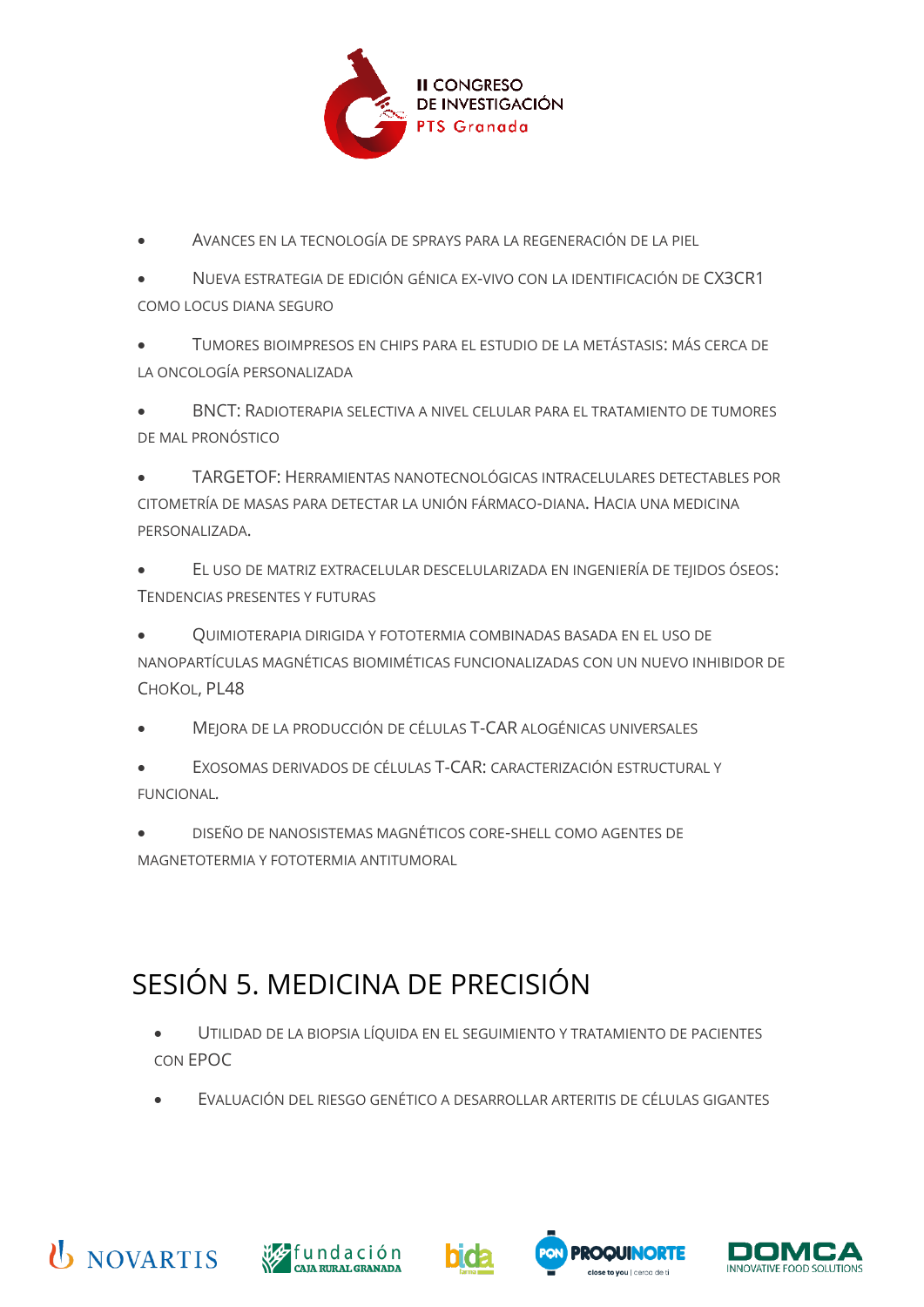

- LAS PLAQUETAS PREVIENEN LA MUERTE CELULAR Y LA APOPTOSIS EN LÍNEAS CELULARES DE CÁNCER DE PRÓSTATA EN CONDICIONES DE ESTRÉS
- ASOCIACIÓN ENTRE UNA VARIANTE GENÉTICA EN LA REGIÓN MPDZ-NF1B Y QUERATOCONO: ESTUDIO DE REPLICACIÓN EN POBLACIÓN ESPAÑOLA
- ANÁLISIS METABOLÓMICO NO DIRIGIDO PARA LA DETECCIÓN DE BIOMARCADORES PRONÓSTICOS EN CÁNCER COLORRECTAL CON METÁSTASIS HEPÁTICAS
- OSTEOGLICINA COMO BIOMARCADOR DE ENFERMEDAD RENAL DIABÉTICA TEMPRANA
- MIRNAS AS RADIO-RESPONSE BIOMARKERS FOR BREAST CANCER STEM CELLS
- EL SECRETOMA DE LAS CÉLULAS MADRE DEL CÁNCER EN EL MICROAMBIENTE TUMORAL: UN ENFOQUE CLAVE PARA UN TRATAMIENTO PERSONALIZADO EFICAZ CONTRA EL CÁNCER
- VALIDACIÓN DE MIRNAS COMO POSIBLES BIOMARCADORES NO INVASIVOS PARA PATOLOGÍAS ASOCIADAS A DIABETES MELLITUS TIPO 2
- IDENTIFICACIÓN DE NUEVOS LOCI DE RIESGO PARA LA ENFERMEDAD DE ERDHEIM-CHESTER MEDIANTE UN ESTUDIO DE ASOCIACIÓN DE GENOMA COMPLETO.
- LAS PROTEÍNAS DEL RELOJ CIRCADIANO COMO BIOMARCADORES DE PRONÓSTICO Y PROGRESIÓN EN PACIENTES CON CÁNCER COLORRECTAL
- CITOMETRIA DE FLUJO: DIAGNOSTICANDO LA INFERTILIDAD MOLECULAR MASCULINA

## <span id="page-3-0"></span>SESIÓN 6. INVESTIGACIÓN EN COVID-19

- ESTABILIDAD DEL GENOMA DE SARS-COV2 EN AGUAS RESIDUALES
- IMPACTO DE LA PANDEMIA DE COVID-19 EN LA ACTIVIDAD SANITARIA DE LOS HOSPITALES REGIONALES DE ANDALUCÍA ORIENTAL
- IMPLANTACIÓN DE UNA PLATAFORMA DE CRIBADO DE ALTO RENDIMIENTO PARA EL DESCUBRIMIENTO DE NUEVOS COMPUESTOS ANTI-CORONAVIRUS.







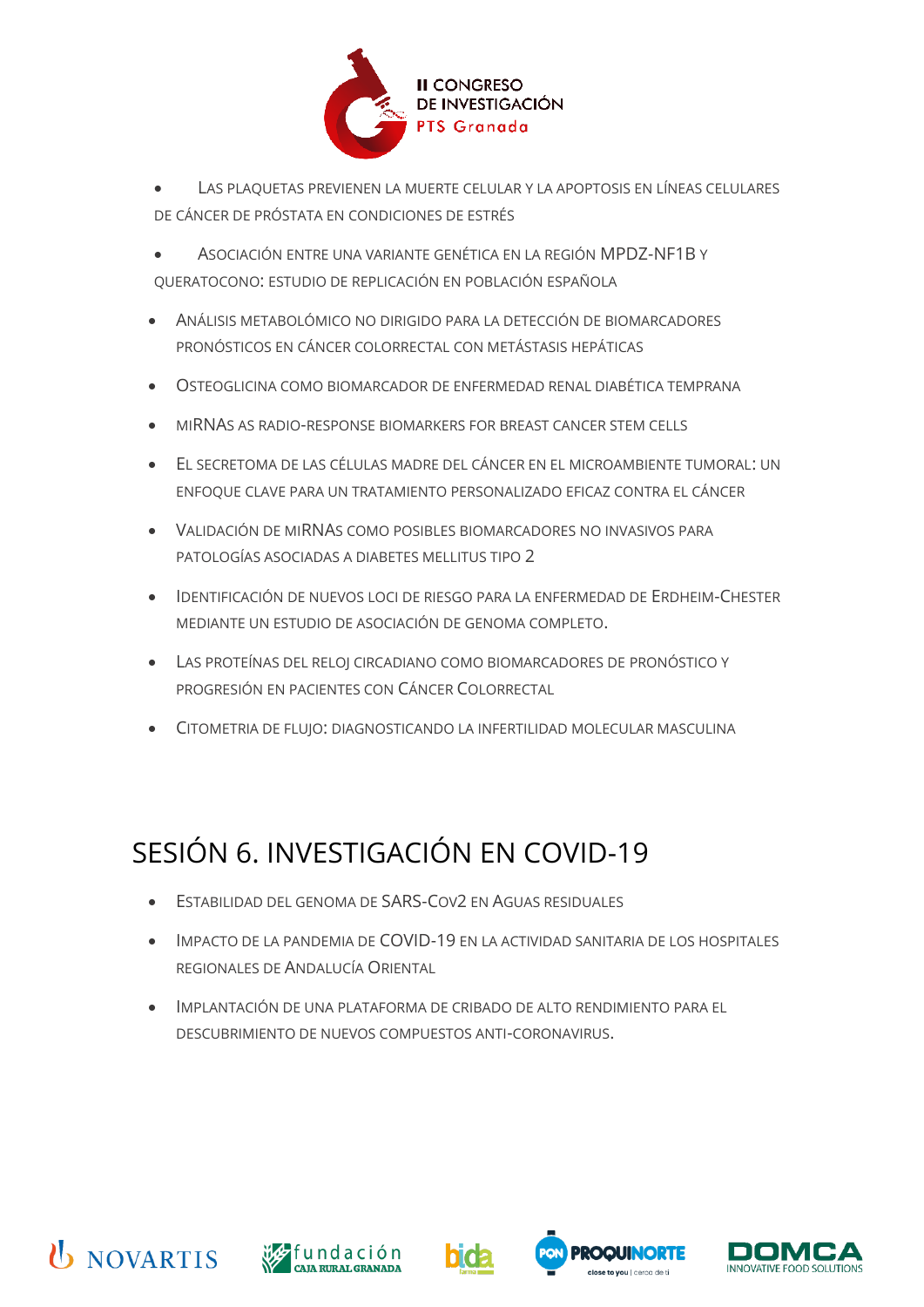

# <span id="page-4-0"></span>SESIÓN 7. NUTRICION Y TECNOLOGÍA DE LOS ALIMENTOS

- PÉPTIDOS ANTIHIPERTENSIVOS EN ACEITE DE OLIVA VIRGEN
- ESTUDIO DE VIABILIDAD Y CALIDAD COMPARATIVA DE DIETAS A PARTIR DE COMPONENTES DEL OLIVO. EVALUACIÓN DE LOS EFECTOS ANTIOXIDANTES.
- GENE EXPRESSION PROFILES OF VISCERAL AND SUBCUTANEOUS ADIPOSE TISSUES IN CHILDREN WITH OVERWEIGHT OR OBESITY: THE KIDADIPOSEQ PROJECT
- IDENTIFICACIÓN DE LAS FUENTES DE EXPOSICIÓN A BISFENOL A EN POBLACIÓN DEPORTIVA ANDALUZA
- NUTRITIONAL AND FUNCTIONAL PROPERTIES OF BOWMAN-BIRK INHIBITORS FROM LEGUMES IN FOOD AND FEED
- MINERALES TRAZA Y ULTRA TRAZA EN PLACENTA Y SU RELACIÓN CON LA GANANCIA DE PESO DURANTE EL EMBARAZO. PROYECTO GESTAFIT
- ESTUDIO DE BIOACCESIBILIDAD DE CA, MG Y ZN EN QUESOS BRASILEÑOS. RELACIÓN CON SUS PROPIEDADES ANTIOXIDANTES
- EFECTO DEL CONSUMO DE FERMENTADOS LÁCTEOS DE CABRA Y VACA SOBRE EL BIOMARCADOR DE LA FUNCIÓN INMUNE (INTERFERÓN-Γ) DURANTE LA RECUPERACIÓN DE LA ANEMIA FERROPÉNICA
- ESTIMACIÓN DE LA INGESTA DE OBESÓGENOS AMBIENTALES EN LA POBLACIÓN ESCOLAR A TRAVÉS DE LA EVALUACIÓN DE LOS PRINCIPALES GRUPOS DE ALIMENTOS
- INFLUENCIA DEL ÁMBITO DE PREPARACIÓN EN EL CONTENIDO DE HMF Y FURFURAL EN ALIMENTOS PROCESADOS COMÚNMENTE CONSUMIDOS POR LA POBLACIÓN ESPAÑOLA.
- CAPACIDAD ANTIOXIDANTE, DETOXIFICANTE Y ANTIPROLIFERATIVA IN VITRO DE EXTRACTOS VEGETALES PROCEDENTES DE SEMILLAS DE BRASICÁCEAS.
- UNA HERRAMIENTA SENCILLA PARA EVALUAR LA INGESTA TOTAL DE POLIFENOLES DE LA DIETA
- EXTRACCIÓN DE COMPUESTOS FENÓLICOS A PARTIR DE SUBPRODUCTOS VEGETALES MEDIANTE TÉCNICAS DE EXTRACCIÓN GREEN









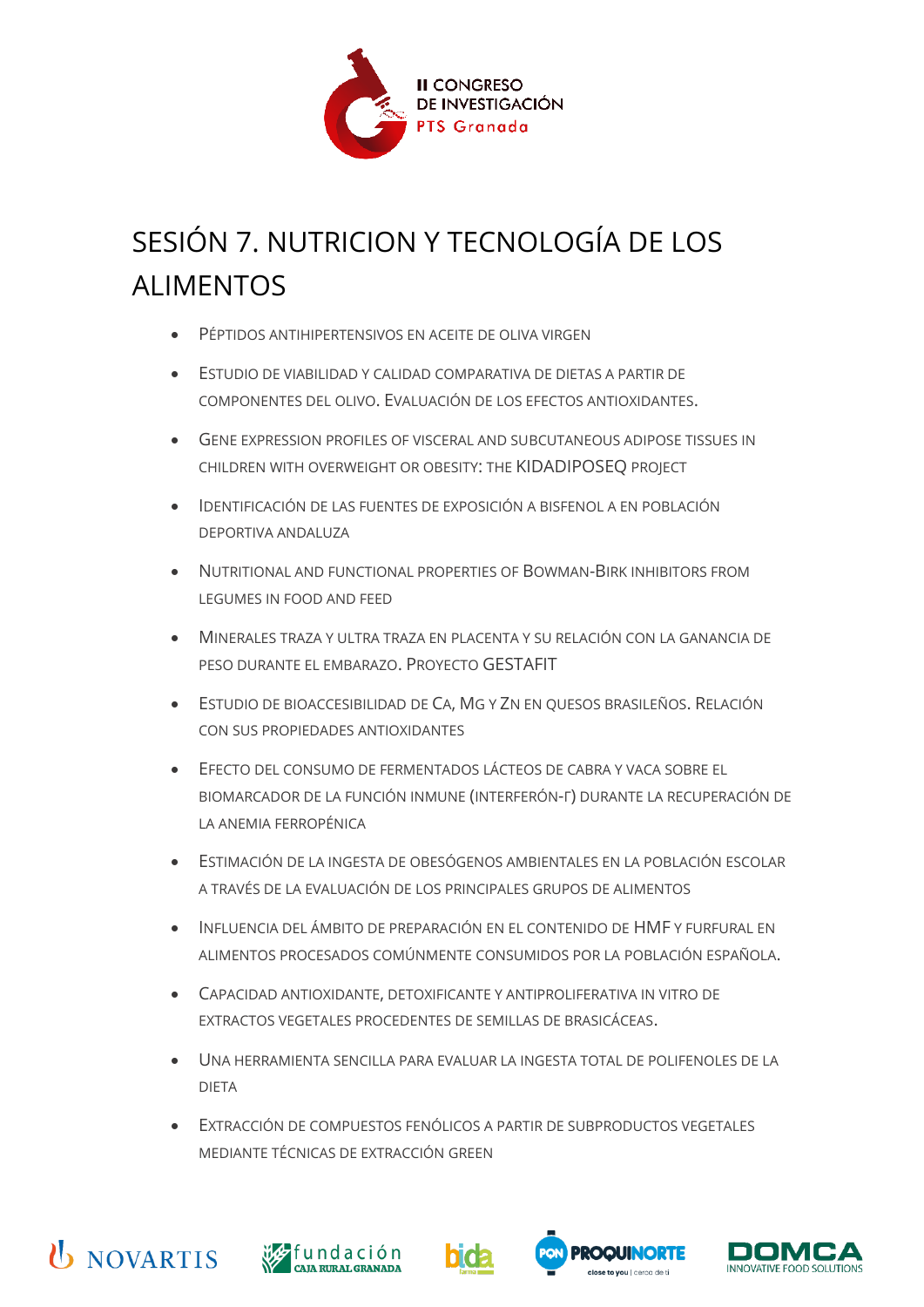

- ALTERACIONES HEPÁTICAS DURANTE EL DESARROLLO DE LA OBESIDAD EN UN MODELO EXPERIMENTAL: APROXIMACIÓN TERAPÉUTICA NUTRICIONAL Y FARMACOLÓGICA
- EVALUACIÓN DEL RENDIMIENTO DE EXTRACCIÓN DE COMPUESTOS FENÓLICOS EN HOJA DE OLIVO TRATADA CON CAMPOS ELÉCTRICOS PULSADOS
- COMPARACIÓN DEL NIVEL DE CALIDAD DE CUATRO DIETAS ESTANDARIZADAS PARA **ROEDORES**
- DETERMINACIÓN DE DISRUPTORES QUÍMICOS OBESÓGENOS EN SALIVA EN UNA POBLACIÓN ESCOLAR MEDIANTE CROMATOGRAFÍA LÍQUIDA
- MARCADORES DE ESTRÉS OXIDATIVO EN LA CARNE DEL CERDO IBÉRICO EN CONDICIONES DE ESTRÉS POR CALOR
- IMPLICACIONES DE LA FAMILIA DE PROTEÍNAS ALDEHÍDO DESHIDROGENASA (ALDH) DE SEMILLA DE OLIVO EN ALIMENTACIÓN FUNCIONAL Y SALUD
- EVALUACIÓN DE LA BIOACCESIBILIDAD DE COMPUESTOS ANTIINFLAMATORIOS DE LA HOJA DE OLIVO MICROENCAPSULADOS EN EL PROCESO DE DIGESTIÓN IN VITRO ESTÁTICA
- ASOCIACIÓN ENTRE LA EXPOSICIÓN POSTNATAL A BISFENOLES Y FTALATOS Y EL NEURODESARROLLO INFANTIL
- CARACTERIZACIÓN NUTRICIONAL Y METABOLÓMICA DE 12 ESPECIES DE FLORES COMESTIBLES.
- IDENTIFICADO EL DOMINIO FUNCIONAL DE LAS PROTEÍNAS CONGLUTINAS Β DE ALTRAMUZ (LUPINUS ANGUSTIFOLIUS) IMPLICADO EN SUS PROPIEDADES NUTRACÉUTICAS
- UN EXTRACTO DE HOJA DE OLIVO ENRIQUECIDO EN OLEUROPEINA REDUCE LAS ALTERACIONES FUNCIONALES CAUSADAS POR LA AGREGACIÓN DE PROTEÍNAS TAU EN UN MODELO DE ENFERMEDAD DE ALZHEIMER EN CAENORHABDITIS ELEGANS
- FOMENTO DE LA EXPLOTACIÓN DE HOJA DE OLIVO PARA LA PRODUCCIÓN DE NUTRACÉUTICOS CON ACTIVIDAD ANTIINFLAMATORIA INTESTINAL (INTESOLIVE).









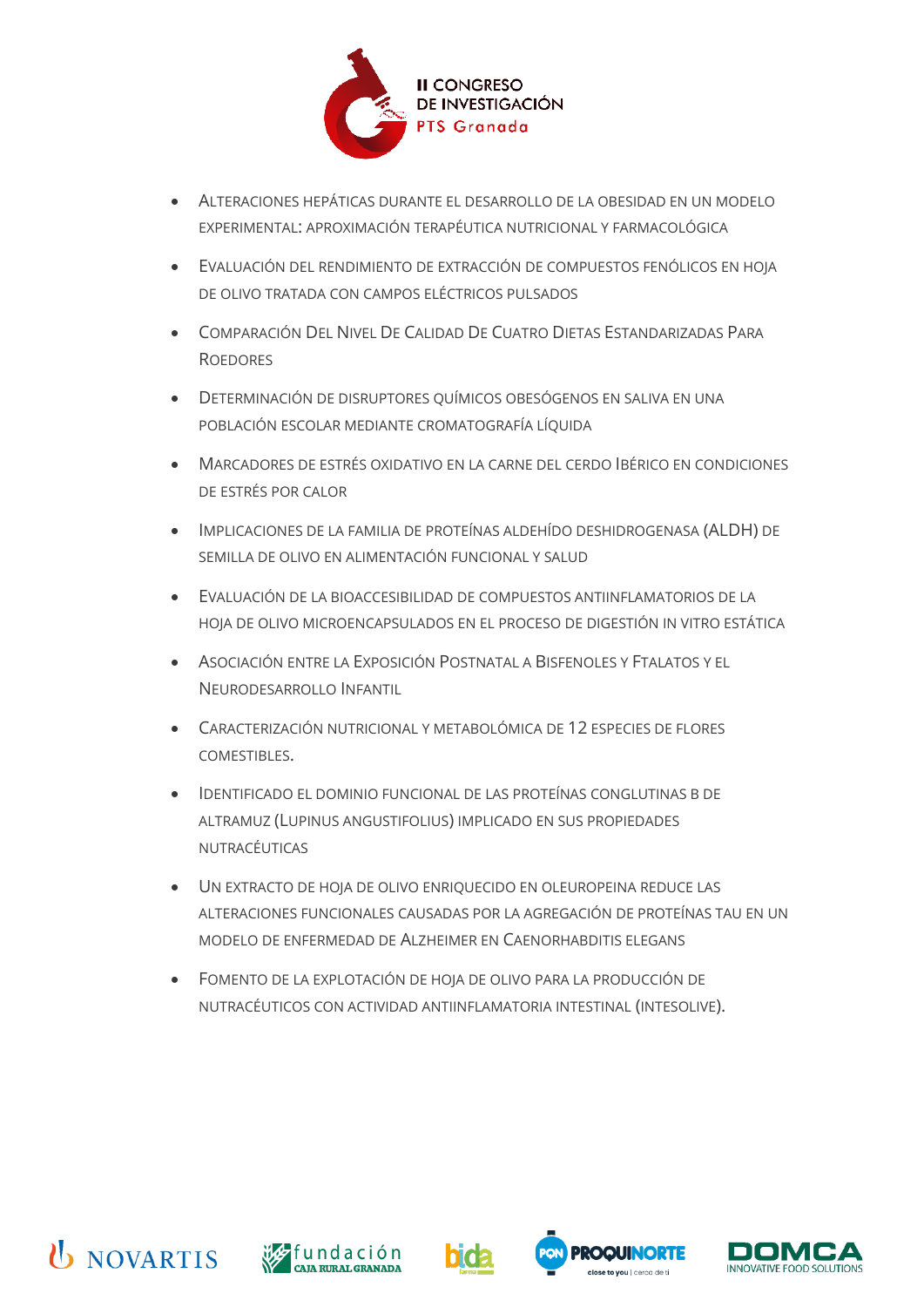

#### <span id="page-6-0"></span>SESIÓN 8. DEPORTE Y SALUD

- AUTOPERCEPCIÓN DE LA CALIDAD DE VIDA EN SALUD DE PERSONAS MAYORES INSTITUCIONALIZADAS
- RELACIÓN ENTRE EL FITNESS FUNCIONAL Y LA CALIDAD DE VIDA ASOCIADA A LA SALUD DEL ADULTO MAYOR CON SÍNDROME METABÓLICO
- INFLUENCIA DE LOS HÁBITOS ALIMENTARIOS Y LA ADHERENCIA A LA DIETA MEDITERRÁNEA EN LA CONDICIÓN FÍSICA DURANTE EL EMBARAZO. EL PROYECTO GESTAFIT.
- LA HIPÓTESIS DE LA ESTIMULACIÓN COGNITIVA PODRÍA ESTAR INCOMPLETA: UNA REVISIÓN SISTEMÁTICA Y META-ANÁLISIS
- ESTUDIO DE RECUPERACIÓN DE JUGADORES DE FÚTBOL TRAS RECONSTRUCCIÓN DEL LIGAMENTO CRUZADO ANTERIOR ENTRE AUTOINJERTOS DE TENDÓN CUADRICIPITAL CON PASTILLA Y TENDÓN DEL ISQUIOTIBIAL.
- IMPORTANCIA DE LA ACTIVIDAD FÍSICA EN LA SALUD ÓSEA DE NIÑOS CON ENFERMEDAD **CELÍACA**
- EFECTO DE LA HORA DEL DÍA DEL EJERCICIO SOBRE LOS FACTORES DE RIESGO CARDIOVASCULAR: UNA REVISIÓN SISTEMÁTICA Y META-ANÁLISIS
- UNA MEJOR CONDICIÓN FÍSICA AUTORREPORTADA SE ASOCIA A MAYOR BIENESTAR EMOCIONAL Y MENOR ANGUSTIA EMOCIONAL DURANTE EL EMBARAZO. EL PROYECTO GESTAFIT.
- ASOCIACIÓN DE LOS TRASTORNOS RESPIRATORIOS DEL SUEÑO CON MARCADORES CARDIOMETABÓLICOS E INFLAMATORIOS EN NIÑOS CON SOBREPESO/OBESIDAD.
- ¿EL ENTRENAMIENTO DE FUERZA AFECTA EN LA SATURACIÓN DE OXÍGENO MUSCULAR?

## <span id="page-6-1"></span>SESIÓN 9. SANIDAD ANIMAL Y VEGETAL

• BÚSQUEDA DE NUEVOS COMPUESTOS ANTIFÚNGICOS FRENTE A FITOPATÓGENOS A PARTIR DE LÍQUENES XEROFÍTICOS DE AFLORAMIENTOS YESÍFEROS